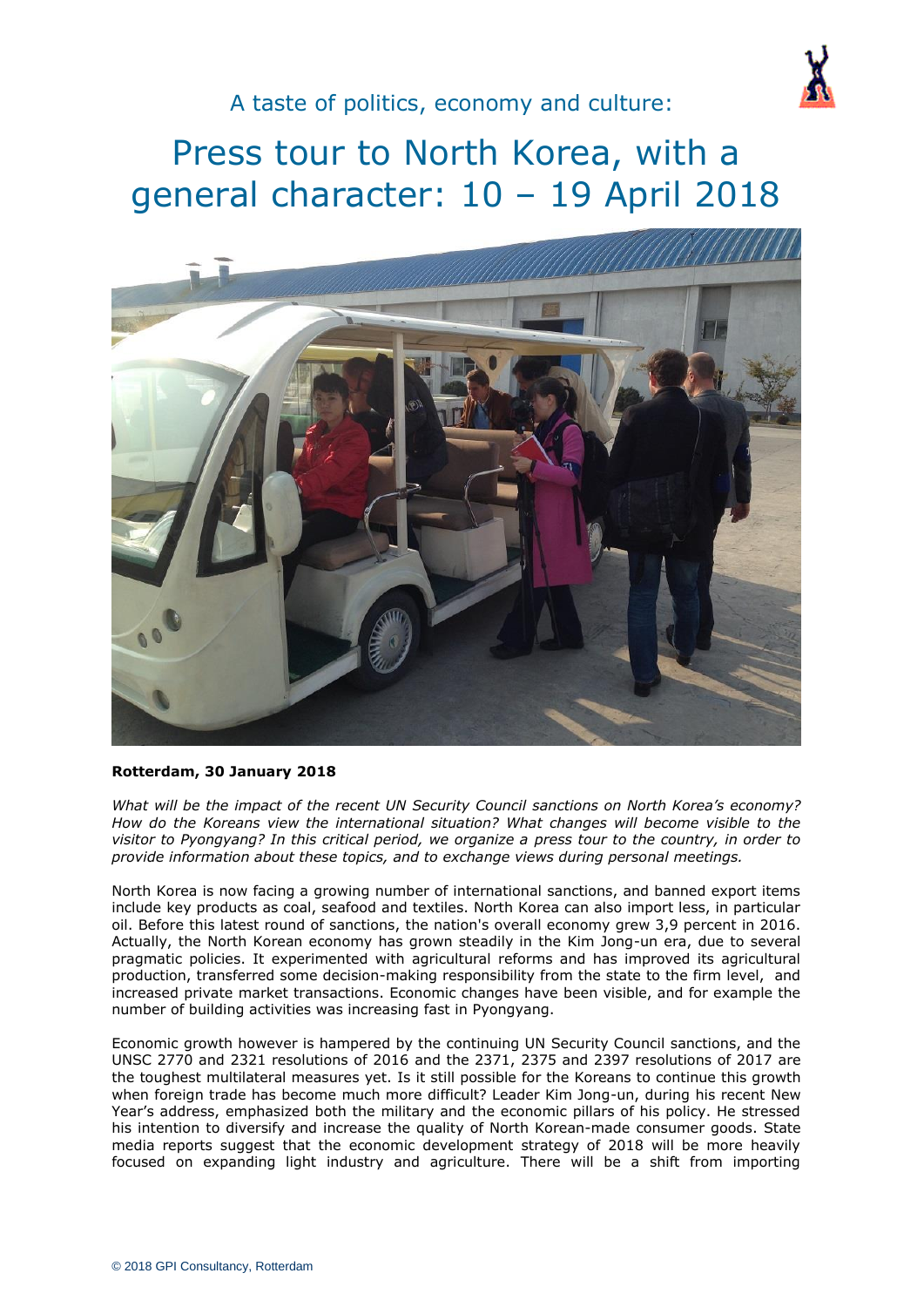consumer and industrial goods to domestic manufacture, and this could also offer business opportunities for some foreign companies. Perhaps the current round of talks with South Korea, and the cooperation during the upcoming PyeongChang Winter Olympics might result in more joint activities, for example related to the inter-Korean tourism project that brought hundreds of thousands of South Koreans to Mount Kumgang and to Kaesong. In addition, there are still various economic sectors where international trade is allowed.

North Korea especially welcomes business with Europe. North Korea is offering various products and services to export markets, while the country is also in need for many foreign products and investments. And in the current financial and economic situation, European companies face many challenges. They must cut costs, develop new products and find new markets. In these fields, North Korea is still an interesting option. There are several sectors, including production, renewable energy, agriculture, horticulture, logistics, tourism and Information Technology, that can be considered for business. North Korea is competing with other Asian countries by offering skilled labor at low monthly wages. In particular firms with production facilities in China, where the wages have been rising fast, have been investigating alternative options in North Korea.

Are you interested in learning about these political and economic developments, and in having discussions with North Koreans? Then you are welcome to join our press tour in April 2018. We try to make program interesting and well-varied, and it will include various visits (e.g. to factories, a school, a farm, museums, a university) in Pyongyang, while attending some cultural events as well. We will also travel south to Kaesong and the DMZ (DeMilitarized Zone) at Panmunjom. During the tour, there will be options for formal and informal discussions with Koreans.



Sometimes, a military parade is being held on the 15<sup>th</sup> of April, the 'Day of the Sun'. Picture is from 2017.

# Press mission 2018: a short overview (draft)

For European companies interested in working with North Korea, one of the immediate challenges is collecting detailed information and finding suitable business partners. Local enterprises mostly do not have a presence on the Internet, and access to them is not easy. For this reason, we organize business missions on a regular basis.

Journalists have often asked us if it is possible to join such a business mission, but unfortunately, we are not allowed to mix company participants with members of the press. Since 2014 however, we got permission to organize separate press missions. A number of European journalists have now taken part, from Dutch, Belgian, German, Ukrainian, French and UK press agencies (including TV). These delegations are always small in size.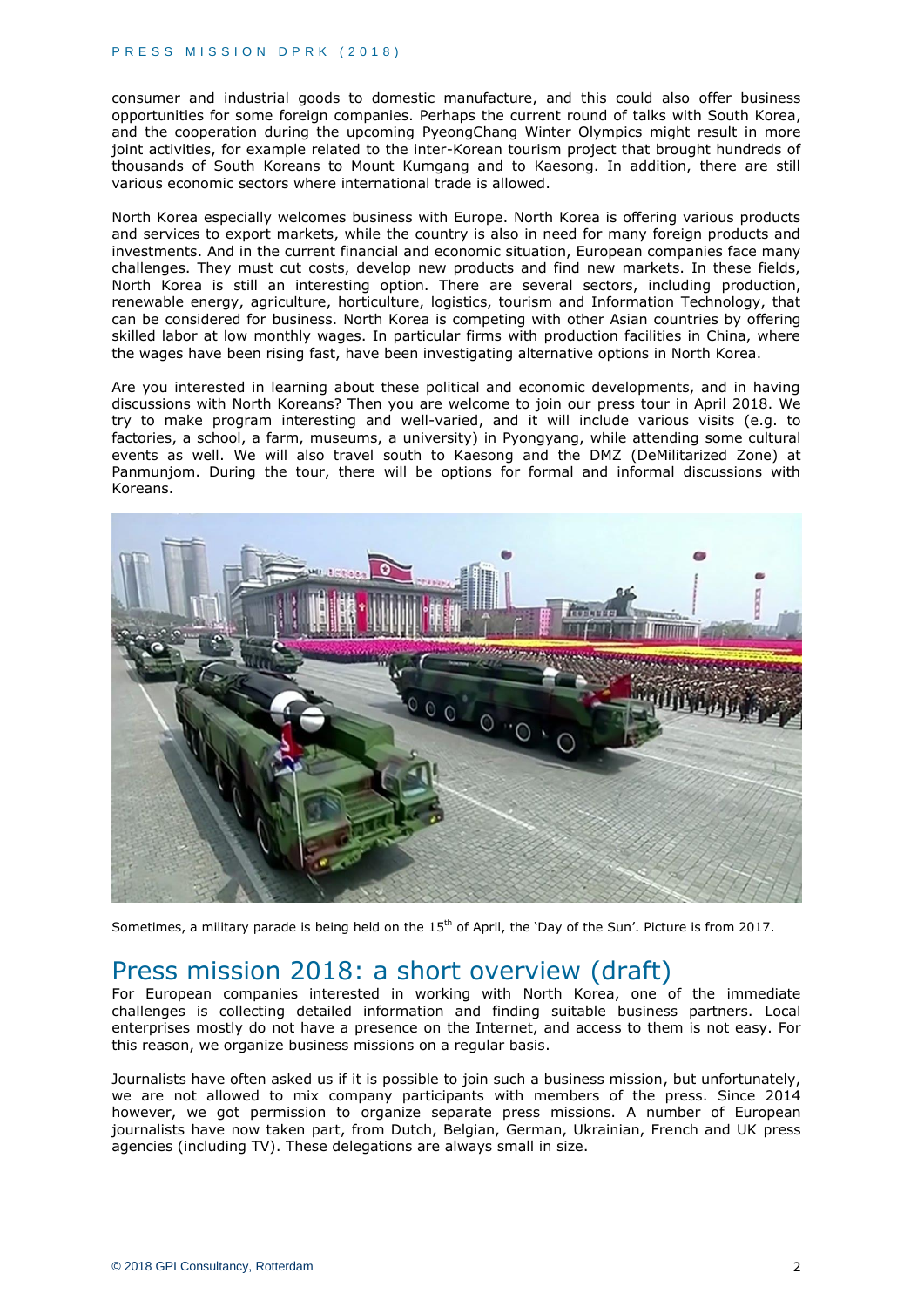Our upcoming press mission will take place from 10 – 19 April 2018. This mission will have a rather general and broad character. It will cover political, economic and cultural topics, with formal and informal meetings with North Koreans. Several cities will be visited, including Pyongyang, Keasong and Panmunjom. The draft programme of the mission, which will start and end in Beijing, is as follows:

#### **Tuesday 10 April 2018**

Participants will arrive in Beijing.

#### **Wednesday 11 April**

In the morning or afternoon: individual visa collection at the DPRK Embassy in Beijing. Receiving Air Koryo airplane tickets. Free time. Informal meeting of the participants.

#### **Thursday 12 April**

Individual transport from the hotel to the airport. Departure from Beijing to Pyongyang, using the national airline Air Koryo (JS152, 12:55 - 15:25). Upon arrival, we will meet our Korean hosts. Transport will be arranged to the hotel in Pyongyang. The program of the mission will be handed out to the participants, after which a welcome dinner will take place.

#### **Friday 13, Saturday 14, Sunday 15, Monday 16, Tuesday 17 and Wednesday 18 April**

The program will include various visits (e.g. to companies, factories, a school, a farm and greenhouse, museums, a university). There will be lectures and discussions with managers of companies, and presentations by government officials, members of the Academy of Sciences, KNPC (Korean National Peace Committee). Specific request for visits or meetings can be made by the journalists.

During the tour, there will be options for formal and informal meetings with Koreans. These can also take place during visits to restaurants, a fun park, or cultural events. For example, during the visit, the  $31<sup>st</sup>$  Spring Friendship Art Festival will be held, and the delegation will have the opportunity to attend some performances during the weeklong event and take part in other festivities surrounding this festival, such as the  $1<sup>st</sup>$ Pyongyang International Vocal Competition.

There might be some time made available for informal activities, such as a city tour, a visit to a supermarket, an art gallery, etc. The latest fad in Pyongyang: sightseeing in ultralight airplanes.



One of the biggest and important holidays in North Korea is the 15<sup>th</sup> of April, which is Kim Il Sung's birthday. It is called 'Day of the Sun', and has sometimes a military parade in Pyongyang (note: it is not known yet if there will be a parade in 2018). And always there is a big dancing party on Kim Il Sung Square.

We will also go south to Kaesong, and further to the DMZ (DeMilitarized Zone) at Panmunjom, where North and South Korea continue their faceoff.

## **Thursday 19 April**

Free time in the morning, and departure from Pyongyang to Beijing (Air Koryo (JS252, 14:05 – 16:35). Upon arrival, participants can take a connecting flight to Europe, or continue their stay in China.